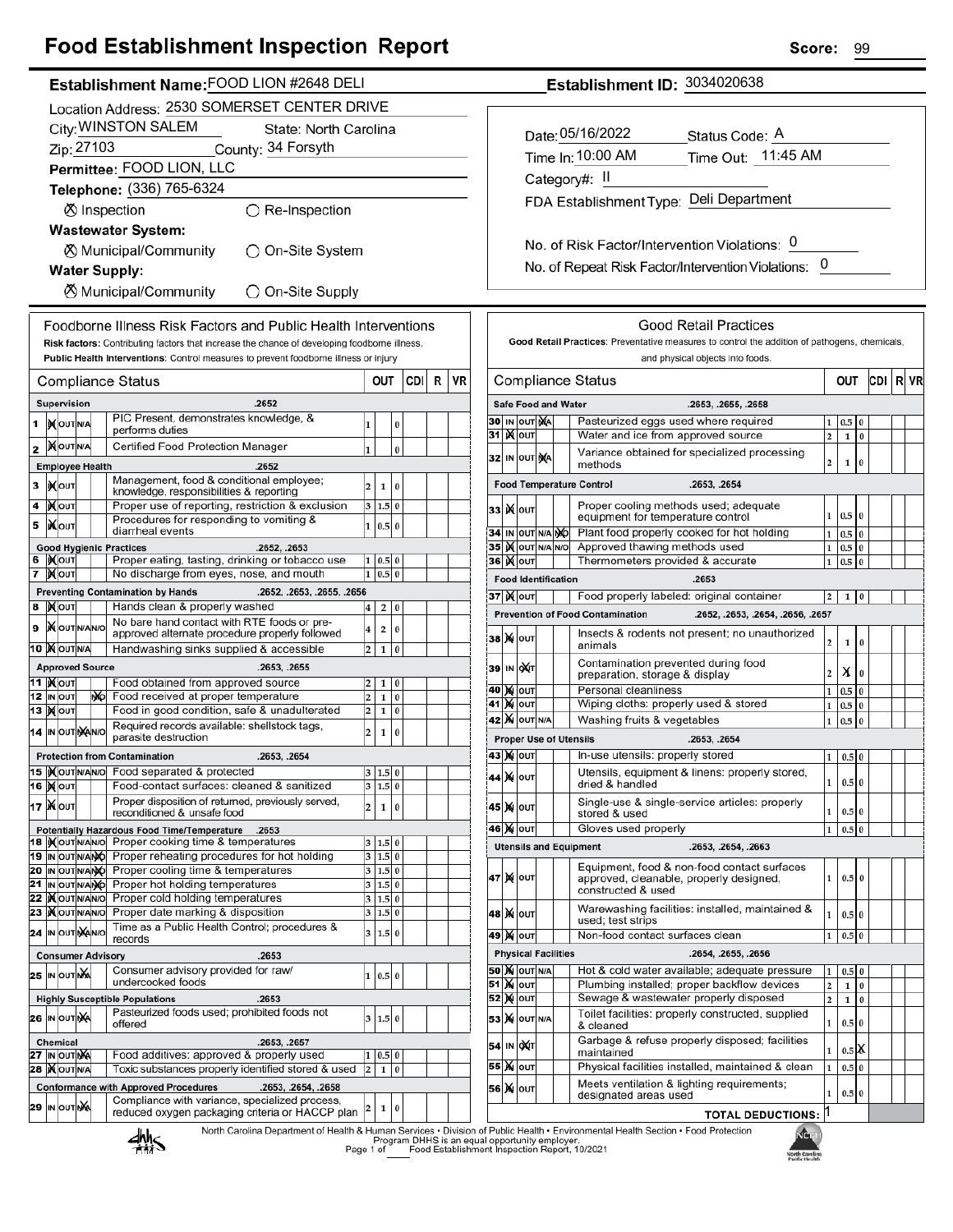# Comment Addendum to Food Establishment Inspection Report

| Establishment Name: FOOD LION #2648 DELI                                                                               |            | Establishment ID: 3034020638             |                  |  |  |  |
|------------------------------------------------------------------------------------------------------------------------|------------|------------------------------------------|------------------|--|--|--|
| Location Address: 2530 SOMERSET CENTER DRIVE                                                                           |            | $[X]$ Inspection Re-Inspection           | Date: 05/16/2022 |  |  |  |
| City: WINSTON SALEM                                                                                                    | State:NC   | Comment Addendum Attached?   X           | Status Code: A   |  |  |  |
| County: 34 Forsyth                                                                                                     | Zip: 27103 | Water sample taken? $\Box$ Yes $\Box$ No | Category #: II   |  |  |  |
| Wastewater System: X Municipal/Community   On-Site System<br>Water Supply:<br> x  Municipal/Community   On-Site System |            | Email 1:                                 |                  |  |  |  |
| Permittee: FOOD LION, LLC                                                                                              |            | Email $2$ :                              |                  |  |  |  |
| Telephone: (336) 765-6324                                                                                              |            | Email 3:                                 |                  |  |  |  |
| Temperature Observations                                                                                               |            |                                          |                  |  |  |  |

|                        |                        |                  |          | Effective January 1, 2019 Cold Holding is now 41 degrees or less |          |      |
|------------------------|------------------------|------------------|----------|------------------------------------------------------------------|----------|------|
| Item<br>chicken tender | Location<br>final cook | Temp Item<br>197 | Location | Temp Item                                                        | Location | Temp |
| chicken wings          | final cook             | 203              |          |                                                                  |          |      |
| chicken salad          | deli display cooler    | 40               |          |                                                                  |          |      |
| ambient                | deli display cooler    | 39               |          |                                                                  |          |      |
| chicken                | display cooler 2       | 40               |          |                                                                  |          |      |
| turkey                 | deli case              | 39               |          |                                                                  |          |      |
| ham                    | deli case              | 39               |          |                                                                  |          |      |
| chicken                | deli case              | 38               |          |                                                                  |          |      |
| ambient                | deli case              | 37               |          |                                                                  |          |      |
| prov cheese            | deli case              | 38               |          |                                                                  |          |      |
| shredded chicken       | walk in cooler         | 39               |          |                                                                  |          |      |
| ambient                | walk in cooler         | 37               |          |                                                                  |          |      |
| hot water              | three comp sink        | 120              |          |                                                                  |          |      |
| quat sanitizer         | three comp sink        | 300              |          |                                                                  |          |      |
| <b>CFPM</b>            | Andrew M. 4/7/27       | 00               |          |                                                                  |          |      |

| Person in Charge (Print & Sign): James                                                                                                                                                                                                                                                                          | First<br><b>Peoples</b> | Last | Versles                     |  |  |
|-----------------------------------------------------------------------------------------------------------------------------------------------------------------------------------------------------------------------------------------------------------------------------------------------------------------|-------------------------|------|-----------------------------|--|--|
| Regulatory Authority (Print & Sign): Shannon                                                                                                                                                                                                                                                                    | First<br>Maloney        | Last |                             |  |  |
| REHS ID: 2826 - Maloney, Shannon                                                                                                                                                                                                                                                                                |                         |      | Verification Required Date: |  |  |
| REHS Contact Phone Number: (336) 703-3383<br>North Carolina Department of Health & Human Services<br>● Food Protection Program<br>• Environmental Health Section<br>● Division of Public Health<br>鱂<br>DHHS is an equal opportunity employer.<br>Food Establishment Inspection Report, 10/2021<br>Page 1 of __ |                         |      |                             |  |  |